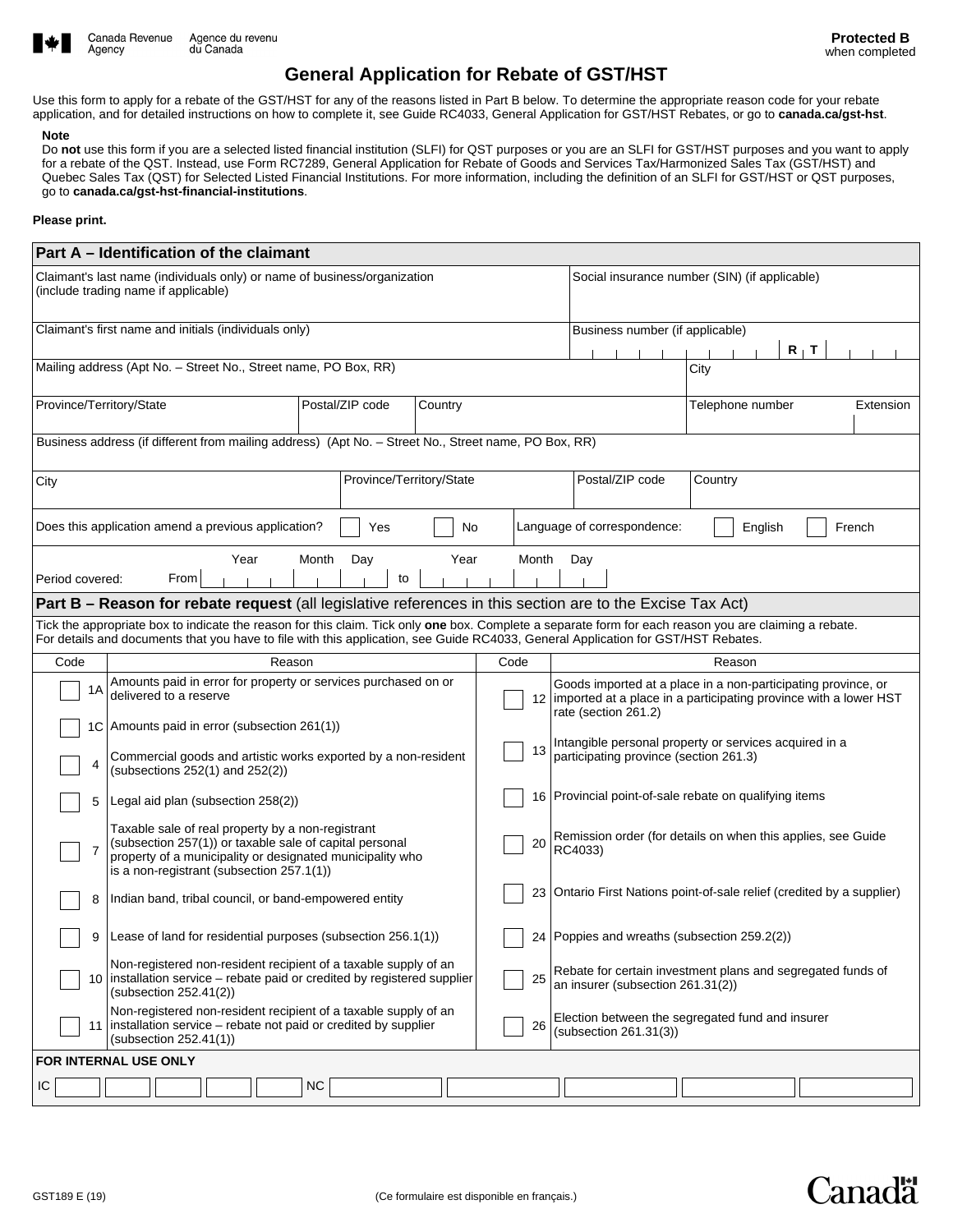## **Protected B** when completed

| Part C - Rebate claimed                                                                                                                                                                                                                                                                                                                                                                                  |                                                |                            |      | LI <b>nderlea D</b> mileli collibielea |       |           |  |  |  |  |
|----------------------------------------------------------------------------------------------------------------------------------------------------------------------------------------------------------------------------------------------------------------------------------------------------------------------------------------------------------------------------------------------------------|------------------------------------------------|----------------------------|------|----------------------------------------|-------|-----------|--|--|--|--|
| <b>Section 1 – Rebate calculation</b> (Do not complete this section for reason code 23.)                                                                                                                                                                                                                                                                                                                 |                                                |                            |      |                                        |       |           |  |  |  |  |
| Complete Part F on the next page (if applicable) before completing this section.                                                                                                                                                                                                                                                                                                                         |                                                |                            |      |                                        |       |           |  |  |  |  |
| GST/HST amount (This amount may be the actual GST/HST paid or the calculated amount of GST/HST based on<br>the rebate reason code. For more information, see Guide RC4033.)                                                                                                                                                                                                                              |                                                |                            | \$   |                                        |       |           |  |  |  |  |
| If you are a GST/HST registrant, did you report the rebate amount claimed on line 111 of your GST/HST return?<br>Yes<br>No                                                                                                                                                                                                                                                                               |                                                |                            |      |                                        |       |           |  |  |  |  |
| If yes, enter the reporting period of that GST/HST return.                                                                                                                                                                                                                                                                                                                                               | From                                           | Year<br>Month<br>Day<br>to | Year | Month                                  | Day   |           |  |  |  |  |
| Section 2 - Ontario First Nations point-of-sale relief (Complete this section for reason code 23 only.)                                                                                                                                                                                                                                                                                                  |                                                |                            |      |                                        |       |           |  |  |  |  |
| If you are a GST/HST registrant, you can file your Ontario First Nations point-of-sale relief rebate applications online with your GST/HST returns using<br>GST/HST NETFILE. For more information, go to canada.ca/gst-hst-netfile.                                                                                                                                                                      |                                                |                            |      |                                        |       |           |  |  |  |  |
| Total amount of the provincial part of the HST claimed for Ontario First Nations point-of-sale<br>relief credited on your off-reserve supplies of qualifying property or services.                                                                                                                                                                                                                       |                                                |                            | \$   |                                        |       |           |  |  |  |  |
| Enter the reporting period of the GST/HST return in which you<br>included this amount and ensure that it is included on line 111<br>of the return.                                                                                                                                                                                                                                                       | From                                           | Month<br>Day<br>Year<br>to | Year | Month                                  | Day   |           |  |  |  |  |
| <b>Part D – Third party address</b> (Do not complete this part for reason codes 10, 23, and 26.)                                                                                                                                                                                                                                                                                                         |                                                |                            |      |                                        |       |           |  |  |  |  |
| Complete this part only if a third party is filing this rebate application on behalf of the claimant and the claimant previously signed and sent us Form GST507,<br>Third Party Authorization and Cancellation of Authorization for GST/HST Rebates, or is attaching completed Form GST507 to this application. This allows the<br>third party to either:                                                |                                                |                            |      |                                        |       |           |  |  |  |  |
| • sign and file the rebate application on the claimant's behalf and receive the rebate cheque (made payable to the claimant); or                                                                                                                                                                                                                                                                         |                                                |                            |      |                                        |       |           |  |  |  |  |
| • file the rebate application signed by the claimant and receive the rebate cheque (made payable to the claimant).                                                                                                                                                                                                                                                                                       |                                                |                            |      |                                        |       |           |  |  |  |  |
| Completing Part D does not authorize the third party to represent the claimant. The third party information in this part must match the information<br>indicated by the claimant on Form GST507.                                                                                                                                                                                                         |                                                |                            |      |                                        |       |           |  |  |  |  |
| Form GST507, Third Party Authorization and Cancellation<br>is attached to this rebate application<br>was previously provided<br>of Authorization for GST/HST Rebates                                                                                                                                                                                                                                     |                                                |                            |      |                                        |       |           |  |  |  |  |
| c/o Name of third party                                                                                                                                                                                                                                                                                                                                                                                  |                                                |                            |      |                                        |       |           |  |  |  |  |
| Mailing address (Apt No. - Street No., Street name, PO Box, RR)                                                                                                                                                                                                                                                                                                                                          |                                                |                            | City |                                        |       |           |  |  |  |  |
| Province/Territory/State                                                                                                                                                                                                                                                                                                                                                                                 | Postal/ZIP code<br>Country<br>Telephone number |                            |      |                                        |       | Extension |  |  |  |  |
| <b>Part E - Certification</b>                                                                                                                                                                                                                                                                                                                                                                            |                                                |                            |      |                                        |       |           |  |  |  |  |
| l certify that:<br>• The information in this application, including any accompanying document(s) and supplement(s), is correct and complete to the best of my knowledge.<br>• The amounts claimed for rebate have not been previously rebated, credited, refunded, or remitted to the claimant identified in Part A nor have they been<br>claimed as input tax credits on the claimant's GST/HST return. |                                                |                            |      |                                        |       |           |  |  |  |  |
| • The claimant is not entitled to claim the amounts as input tax credits or otherwise obtain a rebate, refund, or remission of the amounts.                                                                                                                                                                                                                                                              |                                                |                            |      |                                        |       |           |  |  |  |  |
| • The claimant has not received a credit note, nor issued a debit note for a refund, adjustment, or credit for any amounts claimed in this rebate application.                                                                                                                                                                                                                                           |                                                |                            |      |                                        |       |           |  |  |  |  |
| . I understand that this rebate claim is subject to verification.                                                                                                                                                                                                                                                                                                                                        |                                                |                            |      |                                        |       |           |  |  |  |  |
| • I am required to retain the original documentation and any books, records, and invoices that pertain to this rebate, for six years, as this rebate may be subject<br>to further review at a later date.                                                                                                                                                                                                |                                                |                            |      |                                        |       |           |  |  |  |  |
| . I understand that the receipts and supporting documentation submitted with this rebate application will not be returned to me.                                                                                                                                                                                                                                                                         |                                                |                            |      |                                        |       |           |  |  |  |  |
| Name (print)                                                                                                                                                                                                                                                                                                                                                                                             |                                                | Title                      |      |                                        |       |           |  |  |  |  |
| Signature of claimant or authorized representative of claimant                                                                                                                                                                                                                                                                                                                                           |                                                |                            |      | Year                                   | Month | Day       |  |  |  |  |
|                                                                                                                                                                                                                                                                                                                                                                                                          |                                                |                            |      |                                        |       |           |  |  |  |  |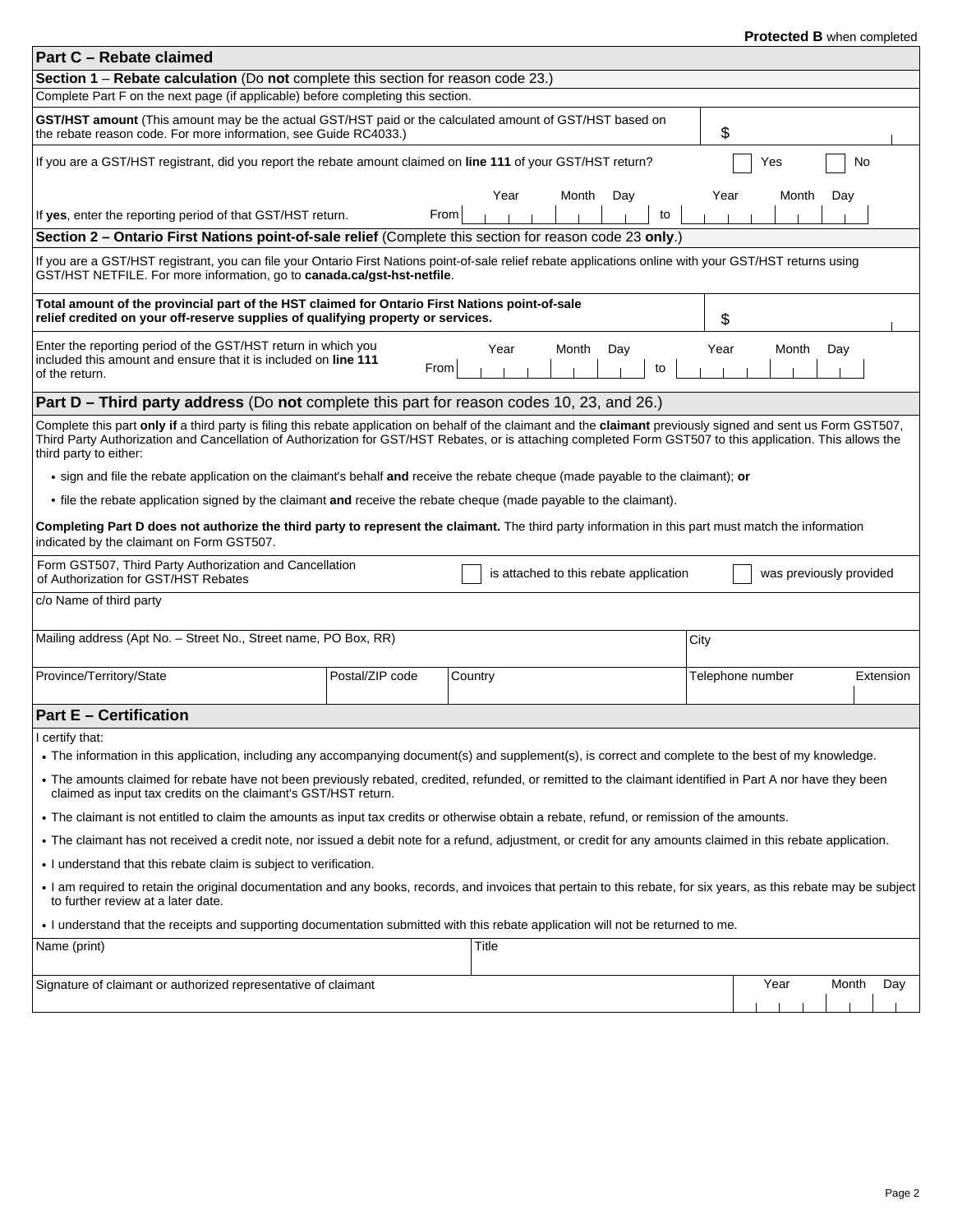|                                                                                                                                                                                                                                                                                                                                                                                                                                                                          |                                                                                                                                                                                                                          |                                                                       | <b>Part F - Details of rebate application</b> (Do not complete this part for reason codes 9 and 23.)                                                            |      |      |                                                   |                                                                                 |     | <b>ICOLCU D</b> WITCH COMPICIOS |           |  |  |
|--------------------------------------------------------------------------------------------------------------------------------------------------------------------------------------------------------------------------------------------------------------------------------------------------------------------------------------------------------------------------------------------------------------------------------------------------------------------------|--------------------------------------------------------------------------------------------------------------------------------------------------------------------------------------------------------------------------|-----------------------------------------------------------------------|-----------------------------------------------------------------------------------------------------------------------------------------------------------------|------|------|---------------------------------------------------|---------------------------------------------------------------------------------|-----|---------------------------------|-----------|--|--|
|                                                                                                                                                                                                                                                                                                                                                                                                                                                                          |                                                                                                                                                                                                                          |                                                                       |                                                                                                                                                                 |      |      |                                                   |                                                                                 |     |                                 |           |  |  |
|                                                                                                                                                                                                                                                                                                                                                                                                                                                                          | To support your claim, attach all required documents and information, as indicated in Guide RC4033.<br>If the space below is not sufficient to list all details, use Form GST288, Supplement to Forms GST189 and GST498. |                                                                       |                                                                                                                                                                 |      |      |                                                   |                                                                                 |     |                                 |           |  |  |
|                                                                                                                                                                                                                                                                                                                                                                                                                                                                          | see Guide RC4033.)                                                                                                                                                                                                       |                                                                       | GST/HST amount (This amount may be the actual GST/HST paid or the calculated amount of GST/HST based on the reason code. For more information,                  |      |      |                                                   |                                                                                 |     |                                 |           |  |  |
| Invoice No. or Import<br>Date                                                                                                                                                                                                                                                                                                                                                                                                                                            |                                                                                                                                                                                                                          |                                                                       | Supplier's name                                                                                                                                                 |      |      |                                                   | Brief description of purchases. For vehicle<br>purchases, indicate full Vehicle |     | <b>GST/HST</b>                  |           |  |  |
| entry No.                                                                                                                                                                                                                                                                                                                                                                                                                                                                |                                                                                                                                                                                                                          |                                                                       |                                                                                                                                                                 |      |      | Identification Number (VIN)                       |                                                                                 |     |                                 |           |  |  |
| 1                                                                                                                                                                                                                                                                                                                                                                                                                                                                        |                                                                                                                                                                                                                          |                                                                       |                                                                                                                                                                 |      |      |                                                   |                                                                                 |     |                                 |           |  |  |
| $\overline{2}$                                                                                                                                                                                                                                                                                                                                                                                                                                                           |                                                                                                                                                                                                                          |                                                                       |                                                                                                                                                                 |      |      |                                                   |                                                                                 | +   |                                 |           |  |  |
| 3                                                                                                                                                                                                                                                                                                                                                                                                                                                                        |                                                                                                                                                                                                                          |                                                                       |                                                                                                                                                                 |      |      |                                                   |                                                                                 |     |                                 |           |  |  |
| 4                                                                                                                                                                                                                                                                                                                                                                                                                                                                        |                                                                                                                                                                                                                          |                                                                       |                                                                                                                                                                 |      |      |                                                   |                                                                                 |     |                                 |           |  |  |
| 5                                                                                                                                                                                                                                                                                                                                                                                                                                                                        |                                                                                                                                                                                                                          |                                                                       |                                                                                                                                                                 |      |      |                                                   |                                                                                 |     |                                 |           |  |  |
|                                                                                                                                                                                                                                                                                                                                                                                                                                                                          |                                                                                                                                                                                                                          |                                                                       |                                                                                                                                                                 |      |      | <b>Total</b> (forward to Part C – Rebate claimed) |                                                                                 | $=$ |                                 |           |  |  |
|                                                                                                                                                                                                                                                                                                                                                                                                                                                                          |                                                                                                                                                                                                                          |                                                                       | Part G - Registered supplier identification OR insurer election                                                                                                 |      |      |                                                   |                                                                                 |     |                                 |           |  |  |
|                                                                                                                                                                                                                                                                                                                                                                                                                                                                          |                                                                                                                                                                                                                          |                                                                       | To be completed by the registered supplier or insurer if reason code 10 or 26 is entered in Part B.                                                             |      |      |                                                   |                                                                                 |     |                                 |           |  |  |
|                                                                                                                                                                                                                                                                                                                                                                                                                                                                          | Name of the registered supplier or insurer<br><b>Business number</b>                                                                                                                                                     |                                                                       |                                                                                                                                                                 |      |      |                                                   |                                                                                 |     |                                 |           |  |  |
| Mailing address (Apt No. - Street No., Street name, PO Box, RR)<br>City                                                                                                                                                                                                                                                                                                                                                                                                  |                                                                                                                                                                                                                          |                                                                       |                                                                                                                                                                 |      |      |                                                   | $R_1$ T                                                                         |     |                                 |           |  |  |
|                                                                                                                                                                                                                                                                                                                                                                                                                                                                          | Province/Territory/State                                                                                                                                                                                                 |                                                                       | Country                                                                                                                                                         |      |      | Telephone number                                  |                                                                                 |     |                                 | Extension |  |  |
|                                                                                                                                                                                                                                                                                                                                                                                                                                                                          |                                                                                                                                                                                                                          |                                                                       |                                                                                                                                                                 |      |      |                                                   |                                                                                 |     |                                 |           |  |  |
|                                                                                                                                                                                                                                                                                                                                                                                                                                                                          |                                                                                                                                                                                                                          | Did you pay or credit the rebate amount to the claimant?              |                                                                                                                                                                 | Yes  |      | No                                                |                                                                                 |     |                                 |           |  |  |
|                                                                                                                                                                                                                                                                                                                                                                                                                                                                          |                                                                                                                                                                                                                          | If yes, enter the reporting period of the GST/HST return in which you |                                                                                                                                                                 | Year |      |                                                   |                                                                                 |     |                                 |           |  |  |
| took the adjustment (line 107). Attach this application to that return.<br>If you have to file your GST/HST return online, this application has to<br>From                                                                                                                                                                                                                                                                                                               |                                                                                                                                                                                                                          |                                                                       |                                                                                                                                                                 |      |      | Month<br>Day                                      | Year<br>to                                                                      |     | Month                           | Day       |  |  |
|                                                                                                                                                                                                                                                                                                                                                                                                                                                                          |                                                                                                                                                                                                                          | be sent by mail to the Prince Edward Island Tax Centre.               |                                                                                                                                                                 |      |      |                                                   |                                                                                 |     |                                 |           |  |  |
| Signature of authorized official of the registered supplier or insurer<br>Name (print)                                                                                                                                                                                                                                                                                                                                                                                   |                                                                                                                                                                                                                          |                                                                       |                                                                                                                                                                 |      | Year |                                                   | Month                                                                           | Day |                                 |           |  |  |
| <b>Part H – Direct deposit request (Do not complete this part for reason codes 10, 23, and 26.)</b>                                                                                                                                                                                                                                                                                                                                                                      |                                                                                                                                                                                                                          |                                                                       |                                                                                                                                                                 |      |      |                                                   |                                                                                 |     |                                 |           |  |  |
|                                                                                                                                                                                                                                                                                                                                                                                                                                                                          |                                                                                                                                                                                                                          |                                                                       | By completing this part, the claimant listed in Part A, requests and authorizes the Minister of National Revenue to directly deposit, into a Canadian financial |      |      |                                                   |                                                                                 |     |                                 |           |  |  |
| institution account, amounts payable to the account holder under Part IX of the Excise Tax Act. If the direct deposit information is entered, an owner, a<br>partner of a partnership, a corporate director, a corporate officer, an officer of a non-profit organization, a trustee of an estate, or an individual with delegated<br>authority must sign Part E. An authorized representative cannot sign this form unless that representative has delegated authority. |                                                                                                                                                                                                                          |                                                                       |                                                                                                                                                                 |      |      |                                                   |                                                                                 |     |                                 |           |  |  |
| Complete the information area below or attach a blank cheque and write "VOID" across the front.                                                                                                                                                                                                                                                                                                                                                                          |                                                                                                                                                                                                                          |                                                                       |                                                                                                                                                                 |      |      |                                                   |                                                                                 |     |                                 |           |  |  |
| Branch number<br>Institution number<br>Account number                                                                                                                                                                                                                                                                                                                                                                                                                    |                                                                                                                                                                                                                          |                                                                       |                                                                                                                                                                 |      |      |                                                   |                                                                                 |     |                                 |           |  |  |
|                                                                                                                                                                                                                                                                                                                                                                                                                                                                          |                                                                                                                                                                                                                          |                                                                       |                                                                                                                                                                 |      |      |                                                   |                                                                                 |     |                                 |           |  |  |
|                                                                                                                                                                                                                                                                                                                                                                                                                                                                          | Name of the account holder (print)                                                                                                                                                                                       |                                                                       |                                                                                                                                                                 |      |      |                                                   |                                                                                 |     |                                 |           |  |  |
|                                                                                                                                                                                                                                                                                                                                                                                                                                                                          |                                                                                                                                                                                                                          |                                                                       |                                                                                                                                                                 |      |      |                                                   |                                                                                 |     |                                 |           |  |  |

Personal information (including the SIN) is collected for purposes of the administration or enforcement of the Excise Tax Act, Part IX, and related programs and activities including administering tax, rebates, elections, audit, compliance, and collection. The information collected may be used or disclosed for the purposes of other federal acts that provide for the imposition and collection of a tax or duty. It may also be disclosed to other federal, provincial, territorial or foreign government institutions to the extent authorized by law. Failure to provide this information may result in interest payable, penalties or other actions. Under the Privacy Act, individuals have the right to: access their personal information, request correction, or file a complaint to the Privacy Commissioner of Canada regarding the handling of the individual's personal information. Refer to Personal Information Bank CRA PPU 241 on Info Source at **canada.ca/cra-info-source**.